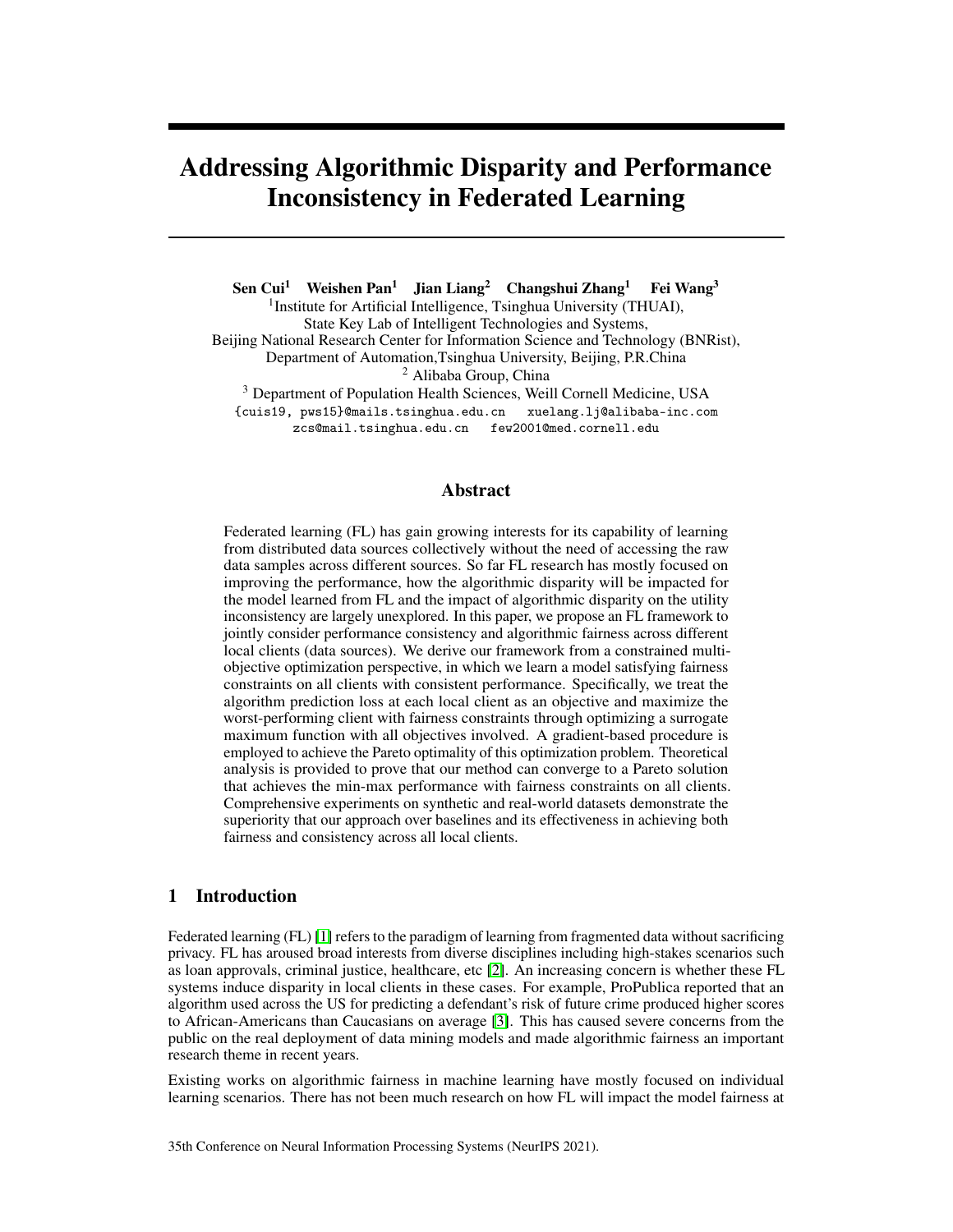different local clients<sup>[1](#page-1-0)</sup>. Recently, Du *et al.* [\[6\]](#page-9-3) proposed a fairness-aware method, which considered the global fairness of the model learned through a kernel re-weighting mechanism. However, such a mechanism can not guarantee to achieve fairness at local clients in FL scenario, since different clients will have different distributions across protected groups. For example, if we are building a mortality prediction model for COVID-19 patients within a hospital system [\[7\]](#page-9-4), where each individual hospital can be viewed as a local client. Different hospitals will have different patient populations with distinct demographic compositions including race or gender. In this case, the model fairness at each hospital is important because that's where the model will be deployed, and it is unlikely that global model fairness can lead to local model fairness.

Due to the potential trade-off between algorithmic fairness and model utility, one aiming to mitigate the algorithmic disparity on local clients can exacerbate the inconsistency of the model performance (i.e., the model performance is different at different local clients). There have been researches [\[4,](#page-9-5) [5\]](#page-9-6) trying to address the inconsistency without considering algorithmic fairness. In particular, Mohri *et al.* [\[5\]](#page-9-6) proposed an agnostic federated learning (AFL) algorithm that maximizes the performance of the worst performing client. Li *et al.* [\[4\]](#page-9-5) proposed a q-Fair Federated Learning (q-FFL) approach to weigh different local clients differently by taking the  $q$ -th power of the local empirical loss when constructing the optimization objective of the global model.

In this paper, we consider the problem of enforcing both algorithmic fairness and performance consistency across all local clients in FL. Specifically, suppose we have  $N$  local clients, and  $u_i$ represents the model utility for client i, and  $g_i$  is the model disparity quantified by some computational fairness metric (e.g., demographic parity [\[8\]](#page-9-7) or equal opportunity [\[9\]](#page-9-8)). Following the idea of AFL, we can maximize the utility of the worst-performed client to achieve performance consistency. We also propose to assign each client a "fairness budget" to ensure certain level of local fairness, i.e.,  $q_i \in \epsilon_i(\mathcal{G}_i = 1, 2, \dots, N)$  with  $\epsilon_i$  being a pre-specified fairness budget for client *i*. Therefore, we  $g_i$   $\epsilon_i(8i = 1, 2, \dots, N)$  with  $\epsilon_i$  being a pre-specified fairness budget for client i. Therefore, we can formulate our problem as a constrained multi-objective optimization framework as shown in Figure [1\(a\),](#page-4-0) where each local model utility can be viewed as an optimization objective.

Since models with fairness and min-max performance may be not unique, we also require the model to be Pareto optimal. A model is Pareto optimal if and only if the utility of any client cannot be further optimized without degrading some others. A Pareto optimal solution of this problem cannot be achieved by existing linear scalarization methods in federated learning (e.g., federated average, or FedAve in [\[10\]](#page-9-9)), as the non-i.i.d data distributions across different clients can cause a non-convex Pareto Front of utilities (all Pareto solutions form Pareto Front). Therefore, we propose FCFL, a new federated learning framework to obtain a fair and consistent model for all local clients. Specifically, we first utilize a surrogate maximum function  $(SMF)$  that considers the  $N$  utilities involved simultaneously instead of the single worst, and then optimize the model to achieve Pareto optimality by controlling the gradient direction without hurting client utilities. Theoretical analysis proves that our method can converge to a fairness-constrained Pareto min-max model and experiments on both synthetic and real-world data sets show that FCFL can achieve a Pareto min-max utility distribution with fairness guarantees in each client. The source codes of FCFL are made publicly available at <https://github.com/cuis15/FCFL>.

# 2 Related Work

Algorithm fairness is defined as the disparities in algorithm decisions made across groups formed by protected variables (such as gender and race). Some approaches have been proposed to mathematically define if an algorithm is fair. For example, demographic parity [\[8\]](#page-9-7) requires the classification results to be independent of the group memberships and equalized opportunity [\[9\]](#page-9-8) seeks for equal false negative rates across different groups. Besides, there are also recent works focusing on the interpretation of the source of model disparity [\[11\]](#page-9-10). Plenty of approaches have been proposed to reduce model disparity. One type of method is to train a classifier first and then post-adjust the prediction by setting different thresholds for different groups [\[9\]](#page-9-8) or learning a transformation function [\[12,](#page-10-0) [13\]](#page-10-1). Other methods have been developed for optimization of fairness metrics during the model training process through adversarial learning [\[14,](#page-10-2) [15,](#page-10-3) [16,](#page-10-4) [17,](#page-10-5) [18\]](#page-10-6) or regularization [\[19,](#page-10-7) [20,](#page-10-8) [21\]](#page-10-9). Du *et al.* [\[6\]](#page-9-3) considered algorithm fairness in the federated learning setting and proposed a regularization method that assigns

<span id="page-1-0"></span><sup>&</sup>lt;sup>1</sup>We would like to emphasize that the algorithmic fairness we studied in this paper is not the federated fairness studied in [\[4\]](#page-9-5) and [\[5\]](#page-9-6), as their fairness is referring to the performance at different clients, which is consistency.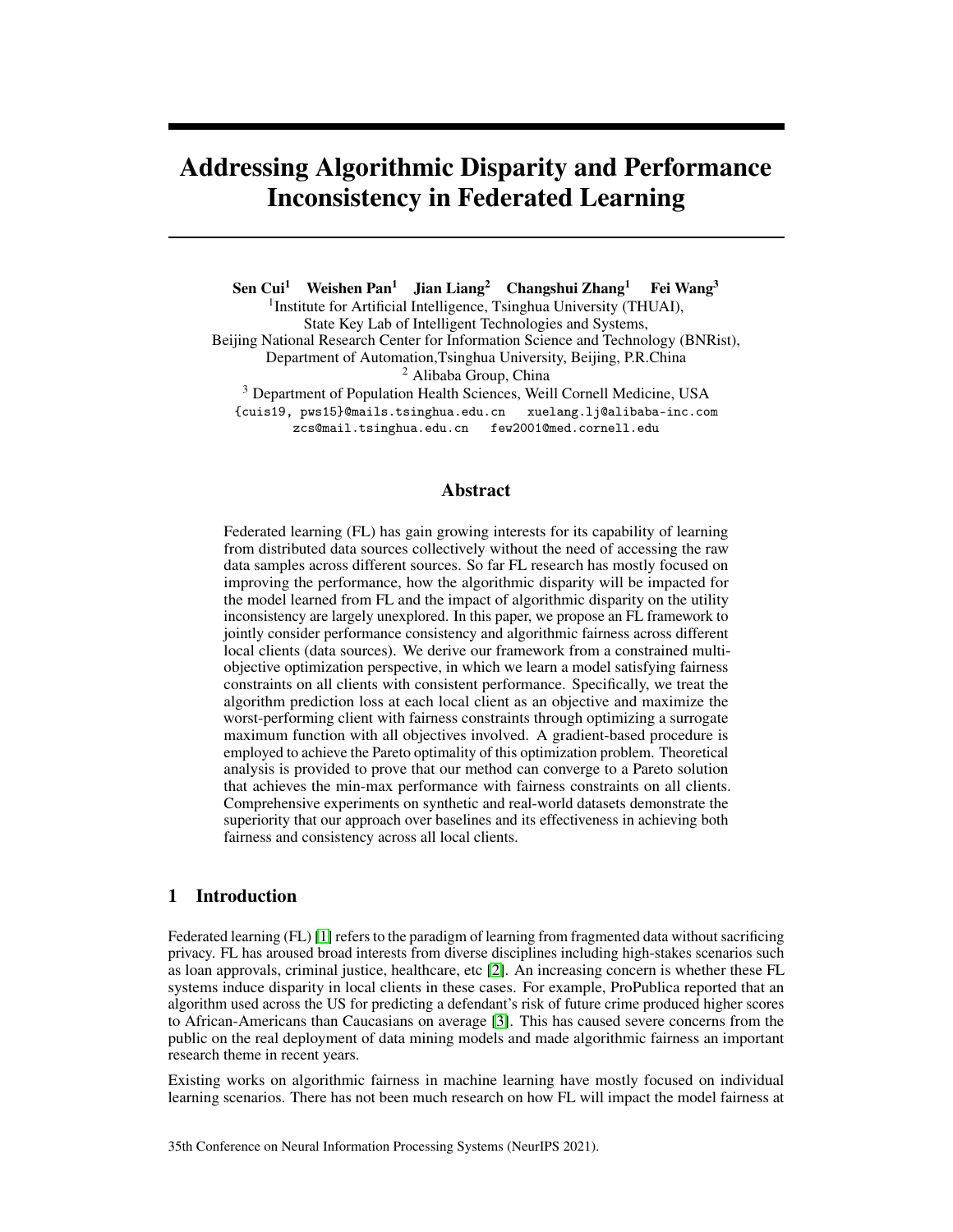a reweighing value on each training sample for loss objective and fairness regularization to deal with the global disparity. This method cannot account for the discrepancies among the model disparities at different local clients. In this paper, we propose to treat fairness as a constraint and optimize a multi-objective optimization with multiple fairness constraints for all clients while maximally maintain the model utility.

As we introduced in the introduction, the global consensus model learned from federated learning may have different performances on different clients. There are existing research trying to address such inconsistency issue by maximizing the utility of the worst-performing client. In particular, Li *et al.* [\[4\]](#page-9-5) propose q-FFL to obtain a min-max performance of all clients by empirically adjusting the power of the objectives, which cannot always guarantee a more consistent model utility distribution without sufficient searching for appropriate power values. Mohri *et al.* [\[5\]](#page-9-6) propose AFL, a min-max optimization scheme which focuses on the single worst client. However, focusing on the single worst objective can cause another client to perform worse, thus we propose to take all objectives into account and optimize a surrogate maximum function to achieve a min-max performance distribution in this paper.

Multi-objective optimization aims to learn a model that gives consideration to all objectives involved. The optimization methods for multi-objective typically involve linear scalarization or its variants, such as those with adaptive weights [\[22\]](#page-10-10), but it is challenging for these approaches to handling the competing performance among different clients [\[23\]](#page-10-11). Martinez *et al.* [\[24\]](#page-10-12) proposed a multiobjective optimization framework called Min-Max Pareto Fairness (MMPF) to achieve consistency by inducing a min-max performance of all groups based on convex assumption, which is fairly strong as non-convex objectives are ubiquitous. In this paper, we formulate the problem of achieving both fairness and consistency in federated networks through constrained multi-objective optimization. Previous research on solving this problem has been mostly focusing on gradient-free algorithms such as evolutionary algorithms [\[25\]](#page-10-13), physics-based and deterministic approaches [\[26\]](#page-10-14). Gradient-based methods are still under-explored [\[27\]](#page-10-15). We propose a novel gradient-based method FCFL , which searches for the desired gradient direction iteratively by solving constrained Linear Programming (LP) problems to achieve fairness and consistency simultaneously in federated networks.

### 3 Problem Setup

The problem to be solved in this paper is formally defined in this section. Specifically, we will introduce the algorithmic fairness problem, how to extend existing fairness criteria to federated setting, and the consistency issues of model utility in federated learning.

### 3.1 Preliminaries

**Federated Learning.** Suppose there are N local clients  $c_1, c_2, ... c_N$  and each client is associated with a specific dataset  $D^k = \{X^k, Y^k\}, k \geq \{1, 2, ..., Ng$ , where the input space  $X^k$  and output space  $Y^k$ are shared across all N clients. There are  $n^k$  samples in the k-th client and each sample is denoted as  ${x_i^k, y_i^k}$ . The goal of the federated learning is to collaboratively learn a global model h with the parameters  $\theta$  to predict the label  $\hat{Y}^k$  as on each client. The classical federated learning aims to minimize the empirical risk over the samples from all clients i.e.,  $\min_{\theta}$   $\frac{1}{\sum_{k=1}^{N} n^k} \sum_{k=1}^{N} \sum_{i=1}^{n^k} l_k(h_\theta(x_i^k), y_i^k)$ where  $l_k$  is the loss objective of the k-th client.

Fairness. Fairness refers to the disparities in the algorithm decisions made across different groups formed by the sensitive attribute, such as gender and race. If we denote the dataset on the  $k$ -th client as  $D^k = \{X^k, A^k, Y^k\}$ , where  $A^k \, 2 \, \overline{A}$  is the binary sensitive attribute, then we can define the multi-client fairness as follows:

<span id="page-2-0"></span>Definition 1 (Multi-client fairness (MCF)). *A learned model* h *achieves multi-client fairness if* h *meets the following condition:*

$$
Dis_k(h) \quad \epsilon_k \quad 0 \quad Sk \; 2 \; f1,., Ng \tag{1}
$$

where  $Dis_k(h)$  denotes the disparity induced by the model h and  $\epsilon_k$  is the given fairness budget of the k-th client. The disparity on the k-th client Dis<sup>k</sup> can be measured by *demographic parity*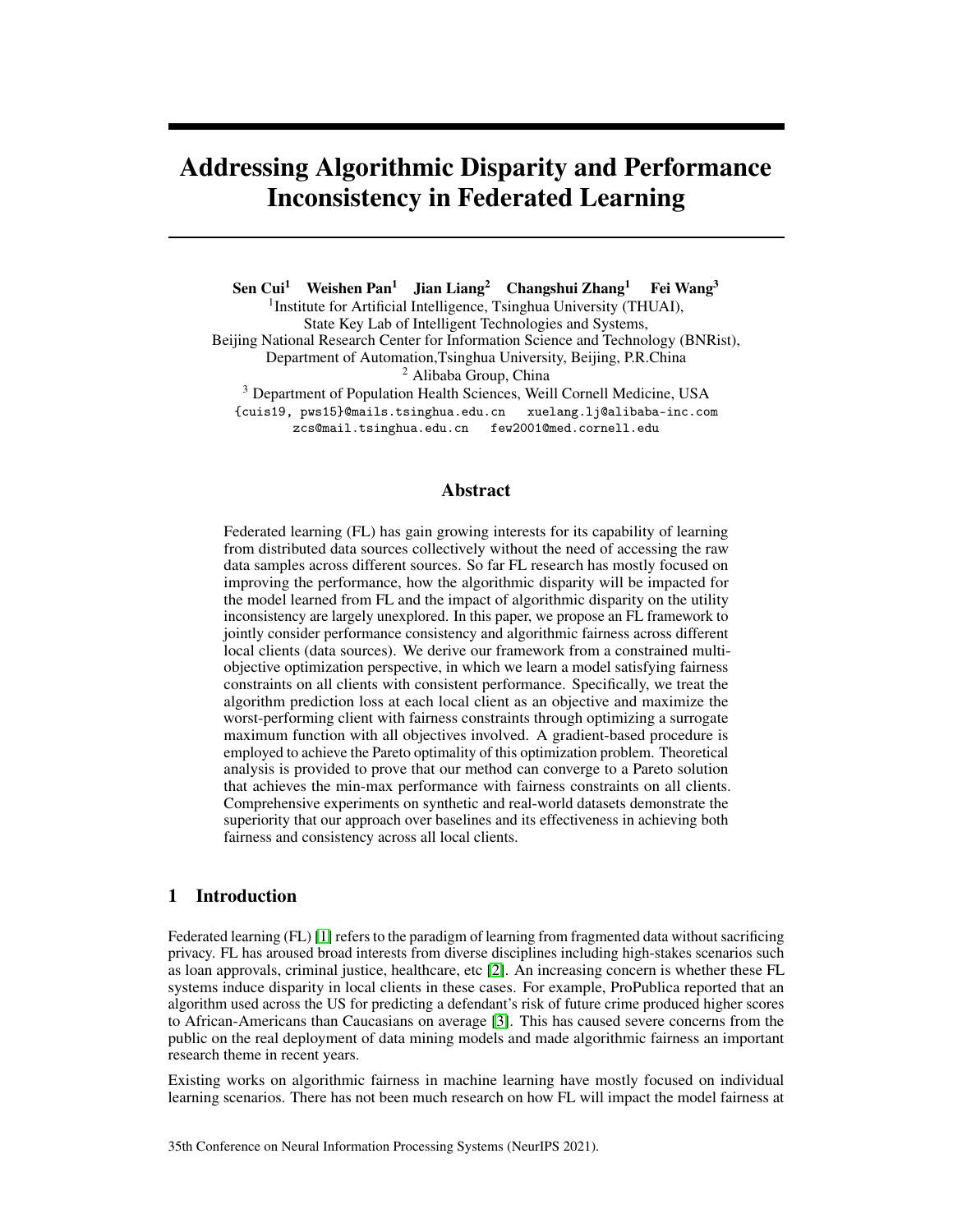(DP) [\[8\]](#page-9-7) and *Equal Opportunity* (EO) [\[9\]](#page-9-8) as follows:

<span id="page-3-0"></span>
$$
DP_k = jP(\hat{Y}^k = 1jA^k = 0) \qquad P(\hat{Y}^k = 1jA^k = 1)j
$$
  
\n
$$
EO_k = jP(\hat{Y}^k = 1jA^k = 0, Y^k = 1) \qquad P(\hat{Y}^k = 1jA^k = 1, Y^k = 1)j
$$
\n(2)

As data heterogeneity may cause different disparities across all clients, the fairness budgets  $\epsilon_k$  in Definition [3.1](#page-2-0) specifies the tolerance of model disparity at the  $k$ -th client.

Consistency. Due to the discrepancies among data distributions across different clients, the model performance on different clients could be different. Morever, the inconsistency will be magnified when we adjust the model to be fair on local clients. There are existing research trying to improve the model consistency by maximizing the utility of the worst performing client [\[4,](#page-9-5) [5\]](#page-9-6):

$$
\min_{\theta} \max_{k \geq \tau_{1,..,N}} \frac{1}{n^k} \sum_{i=1}^{n^k} l_k(h_{\theta}(x_i^k), y_i^k)
$$

where the max is over the losses across all clients.

### 3.2 Fair and Consistent Federated Learning (FCFL)

Our goal is to learn a model h which 1) satisfies MCF as we defined in Definition [3.1;](#page-2-0) 2) maintains consistent performances across all clients. We will use  $DP_k$  defined in Eq.[\(2\)](#page-3-0) as measurement of disparity in our main text while the same derivations can be developed when adapting other metrics, so we have  $g_k(h(X^k), A^k) = DP_k$ , and  $g_k$  is the function of calculating model disparity on the k-th client. Similarly, the model utility loss  $l_k(h(X^k), Y^k)$  can be evaluated by different metrics (such as cross-entropy, hinge loss and squared loss, etc). In the rest of this paper we will use  $l_k(h) (g_k(h))$ for  $l_k(h(X^k), Y^k)$   $(g_k(h(X^k), A^k))$  without causing further confusions. We formulate FCFLas the problem of optimizing the N utility-related objectives  $\mathcal{H}_1(h)$ ,  $l_2(h)$ , ...,  $l_N(h)$ g to achieve **Pareto Min-Max** performance with  $N$  fairness constraints:

$$
\min_{h \ge H} \left[ l_1(h), l_2(h), \ldots l_N(h) \right] \quad \text{s.t. } g_k(h) \quad \epsilon_k \quad 0 \quad \text{Sk} \ge \text{f1}, \ldots, Ng. \tag{3}
$$

The definitions of *Pareto Solution* and *Pareto Front*, which are fundamental concepts in multi-objective optimization, are as follows:

<span id="page-3-1"></span>**Definition 2** (Pareto Solution and Pareto Front). *Suppose*  $l(h) = [l_1(h), l_2(h), ... l_N(h)]$  *represents the utility loss vector on* N *learning tasks with hypothesis* h 2 H*, we say* h *is a Pareto Solution if there is no hypothesis* h 0 *that dominates* h*:* h <sup>0</sup> h*, i.e.,*

 $\mathscr{D}h^0 \supseteq H$ , s.t.  $\mathscr{B}i : l_i(h^0) = l_i(h)$  and  $\mathscr{D}j : l_j(h^0) < l_j(h)$ .

*All Pareto solutions form Pareto Front* P*.*

From Definition [2,](#page-3-1) for a given hypothesis set H and the objective vector  $l(h)$ , the Pareto solution avoids unnecessary harm to client utilities and may not be unique. We prefer a Pareto solution that achieves a higher consistency. Following the work in [\[4,](#page-9-5) [5\]](#page-9-6), we want to obtain a Pareto solution  $h$ with min-max performance. Figure [1\(b\)](#page-4-1) shows the relationships among different model hypothesis sets, and we explain the meanings of different notations therein as follows:

(1)  $H<sup>F</sup>$  is the set of model hypotheses satisfying MCF, i.e.,

$$
g_k(h) \quad \epsilon_k \quad 0 \quad 8k \quad 2 \quad \text{f1}, \quad Ng, \quad 8h \quad 2 \quad \text{H}^F.
$$

(2)  $H^{FU}$  is the set of model hypotheses achieving min-max performance (consistency) with MCF:

$$
H^{FU} \quad H^F \quad \text{and} \quad l_{max}(h^0) \quad l_{max}(h), \; \partial h \; 2 \; H^F, \; \partial h^0 \; 2 \; H^{FU}.\tag{4}
$$

(3)  $H<sup>FP</sup>$  is the set of model hypotheses achieving Pareto optimality with MCF:

$$
H^{FP} \t H^F \t (5a)
$$

$$
h^0 \quad h, \; Sh^0 \; 2 \; H^F, \; Sh \; 2 \; H^{FP} \tag{5b}
$$

where Eq.[\(5a\)](#page-2-0) satisfies  $8h \n\supset H^{FP}$  meets MCF, and Eq.[\(5b\)](#page-3-0) ensures that  $8h \supset H^{FP}$  is a Pareto model with MCF.

(4)  $H$  is our desired set of model hypotheses achieving Pareto optimality and min-max performance with MCF:  $H = H^{FP} \setminus H^{FU}$ .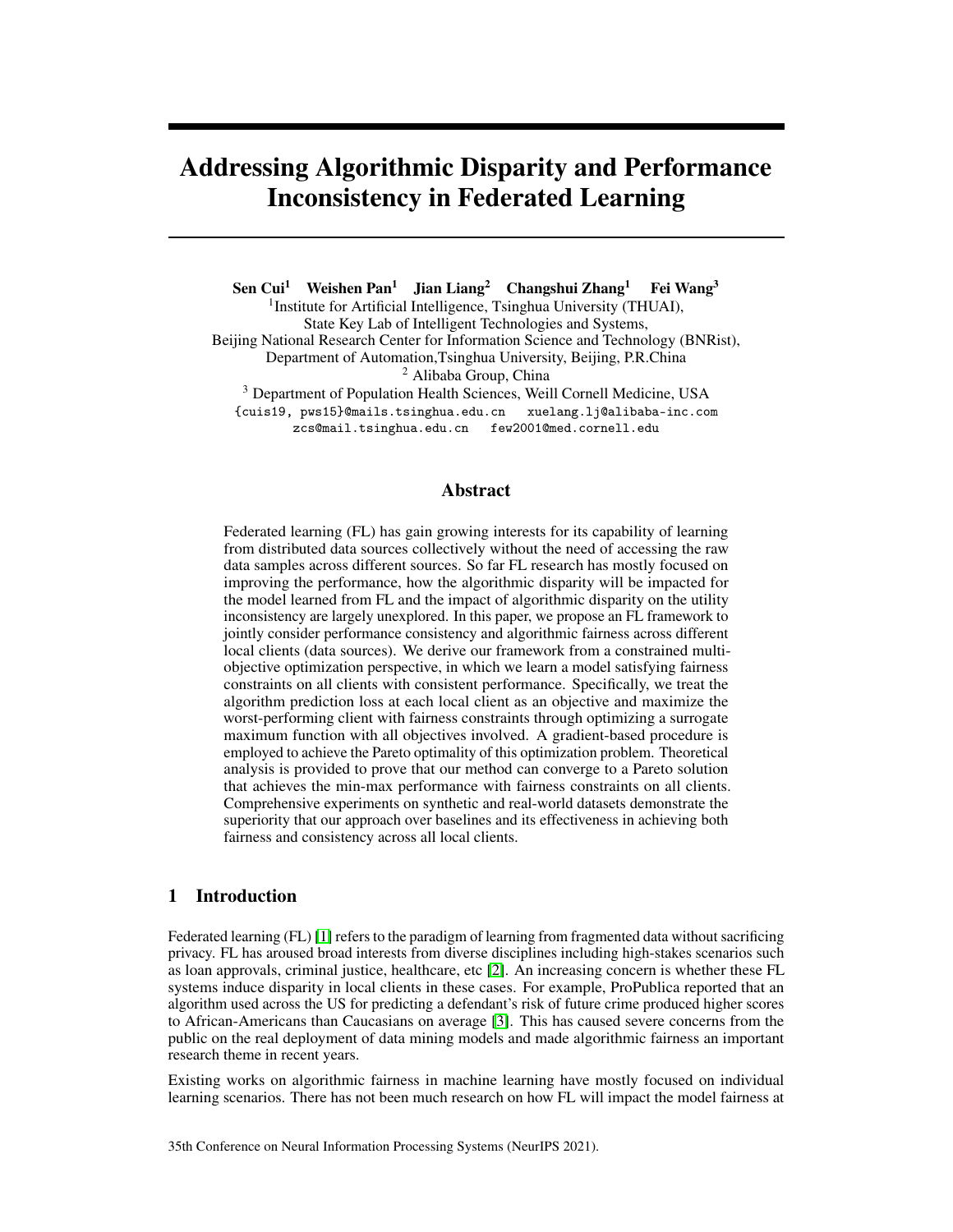<span id="page-4-0"></span>

Figure 1: (a) The architecture of our proposed fairness-constrained min-max problem. (b) The relationship of the 5 hypothesis sets involved and  $H = H^{FP} \setminus H^{FU}$  is the desired hypothesis set. (c) Two optimization paths to achieve a fair Pareto min-max model: 1)  $h^0$  !  $H^{FP}$  !  $H$  : the gray dotted line represents that the initial model  $h^0$  first achieves Pareto optimality with MCF then achieves min-max performance; 2)  $h^0$  !  $H^{FU}$  ! H : the black solid line denotes that the initial model  $h^0$  first achieves min-max performance with MCF then achieves Pareto optimality.

Theorem 1. *(proof in Appendix) The hypothesis set* H *is non-empty, i.e.,*

<span id="page-4-3"></span><span id="page-4-2"></span><span id="page-4-1"></span>
$$
9h\ 2\ H, h\ 2\ H\ .
$$

In summary, from Theorem [1,](#page-4-2) our goal is to obtain a fair and consistent model  $h \nightharpoonup H$  to achieve Pareto optimality and min-max performance with MCF.

### 4 Fairness-Constrained Min-Max Pareto Optimization

### 4.1 Preliminary: Gradient-based Multi-Objective Optimization

Pareto solutions of the multi-objective optimization problem can be reached by gradient descent procedures. Specifically, given the initial hypothesis h with parameter  $\theta^0 \supseteq \mathbb{R}^n$ , we optimize  $h_{\theta^t}$  by moving to a specific gradient direction d with a step size  $\eta$ :  $\theta^{t+1} = \theta^t + \eta d$ . d is a descent direction if it decreases the objectives  $(l_i(h_{\theta^{t+1}}), \theta_i)$ . Suppose  $\theta_i$  is the gradient of the *i*-th objective  $l_i$  with respect to the parameter  $\theta$ , if we select d which satisfies d  $T \rho l_i$ 0 for all  $i$ . d is a descent direction and  $l_i(h_{\theta^t})$  decreases after the  $t + 1$  iteration.

If we directly search for the descent direction d to achieve  $d^T f \theta l_i = 0$ ,  $\theta i$ , the computation cost can be tremendous when d is a high-dimensional vector. Désidéri *et al.* [\[28\]](#page-10-16) proposed to find a descent direction d in the convex hull of the gradients of all objectives denoted as  $G = [r_{\theta}l_1, r_{\theta}l_2, ... r_{\theta}l_N]$ <br>by searching for a N-dimension vector  $\alpha$  (typically N n in deep model), which is formulated as by searching for a N-dimension vector  $\alpha$  (typically N follows:

<span id="page-4-4"></span>
$$
d = \alpha^T G \ 2 \overline{G}
$$
 where  $\overline{G} = \left\{ \sum_{i=1}^N \alpha_i \Gamma_{\theta} l_i \ j \alpha_j \quad 0 \ \text{Sj and } \sum_{j=1}^N \alpha_j = 1 \right\}.$  (7)

#### 4.2 Overview of the Optimization Framework

To obtain a **fair Pareto min-max** model, there are two optimization paths shown in Figure [1\(c\).](#page-4-3) The gray dotted line denotes the optimization path where we first achieve Pareto optimality with MCF, then we try to achieve min-max performance while keeping Pareto optimality. However, it's hard to adjust a Pareto model to another [\[23\]](#page-10-11). Therefore, we propose to first achieve min-max performance with MCF then achieve Pareto optimality as the black solid line in Figure [1\(c\).](#page-4-3) In particular, we propose a two-stage optimization method for this constrained multi-objective problem: 1) constrained min-max optimization to achieve a fair min-max model; 2) constrained Pareto optimization to continue to optimize the model to achieve Pareto optimality while keeping min-max performance with MCF.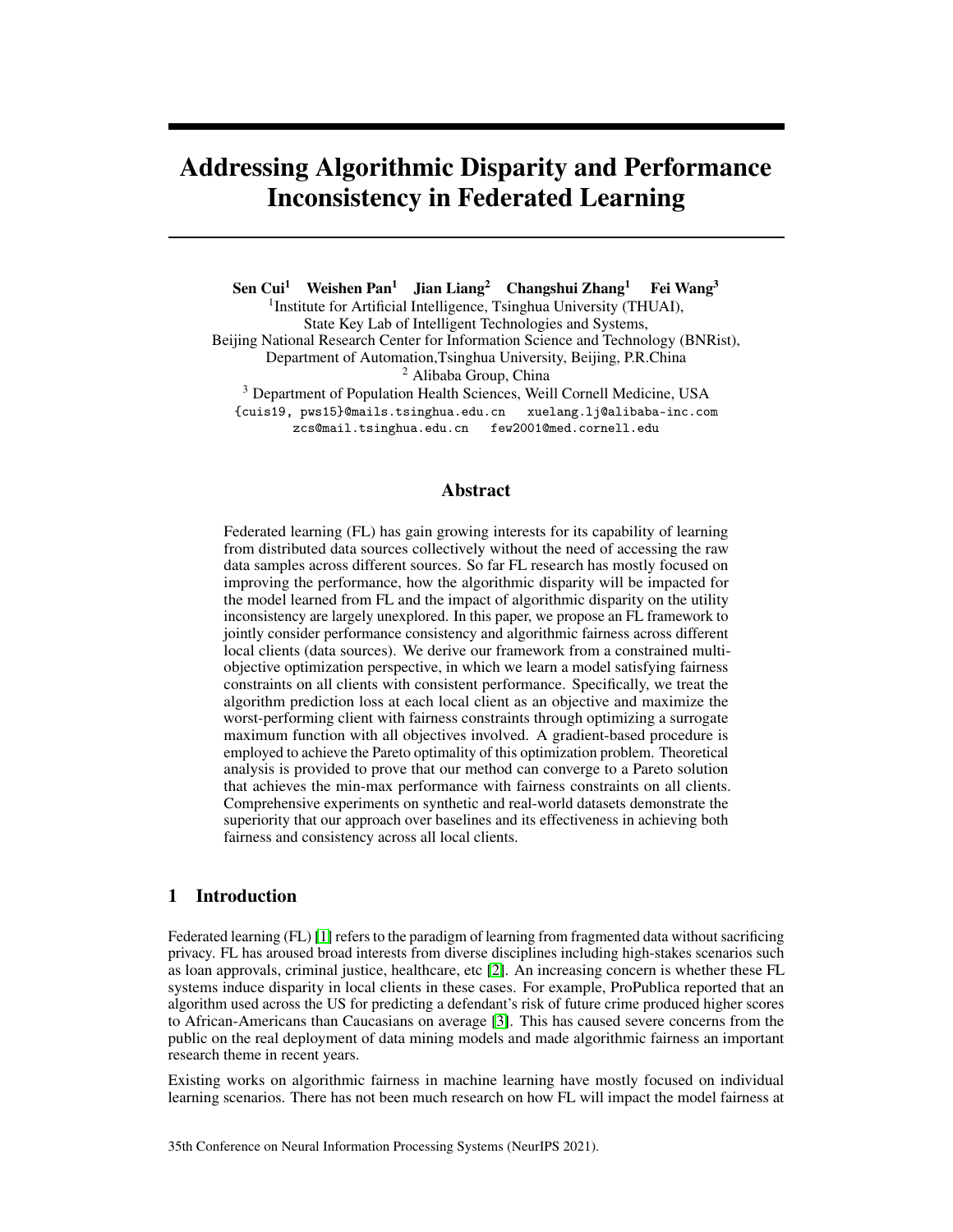Constrained Min-Max Optimization We define a constrained min-max optimization problem on the hypothesis set  $H$ :

<span id="page-5-0"></span>
$$
\min_{h \ge H} l_{max}(h)
$$
\n
$$
l_{max}(h) = \max(l_i(h)) \quad i \ge \mathcal{F}1,.., Ng
$$
\n
$$
\text{s.t.} \quad g_{max}^{\theta}(h) = 0
$$
\n
$$
g_{max}^{\theta}(h) = \max(g_i^{\theta}(h)) = \max(g_i(h) - \epsilon_i) \quad i \ge \mathcal{F}1,.., Ng
$$
\n(8)

where  $\epsilon_i$  is the given fairness budget on the *i*-th client. By optimizing the constrained objective in Eq.[\(8\)](#page-5-0), we obtain a model  $h^1$  2  $\overline{H}^{U}$  that 1)  $h^1$  satisfies MCF; 2)  $h^1$  achieves the optimal utility on the worst performing client.

Constrained Pareto Optimization Caring only about the utility of the worst-performing client can lead to unnecessary harm to other clients since the rest objectives can be further optimized. Therefore, we then continue to optimize  $h^1$  2  $H^{FU}$  to achieve Pareto optimality:

$$
\min_{h\geq H} \frac{1}{N} \sum_{i=1}^{N} l_i(h) \tag{9a}
$$

$$
\text{s.t. } l_i(h) \quad l_i(h^1) \quad \text{Si } \geq f \mathbf{1}, \dots Ng \tag{9b}
$$

<span id="page-5-6"></span><span id="page-5-4"></span><span id="page-5-2"></span><span id="page-5-1"></span>
$$
g_{max}^{\theta}(h) \qquad 0 \tag{9c}
$$

$$
g_{max}^{\theta}(h) = \max(g_i^{\theta}(h)) = \max(g_i(h) - \epsilon_i) \quad i \geq \theta_1,.., Ng
$$
 (9d)

where we optimize  $h$  without hurting the model utility on any client so that the converged Pareto model h of Eq.[\(9\)](#page-5-1) satisfies  $l_{max}(h)$   $l_{max}(h^1)$ . Morever, h satisfies MCF as the constraint in Eq.[\(9c\)](#page-5-2), so  $h \nightharpoonup 2$  H is a Pareto min-max model with N fairness constraints on all clients.

### <span id="page-5-7"></span>4.3 Achieving Min-Max Performance with MCF

Minimizing the current maximum value of all objectives directly in Eq.[\(8\)](#page-5-0) can cause another worse objective and can be computationally hard when faced with a tremendous amount of clients. We will use  $l_m(h)$   $(g_m^{\theta}(h))$  to denote  $l_{max}(h)$   $(g_{max}^{\theta}(h))$  without causing further confusions for expression simplicity. We propose to use a smooth surrogate maximum function (SMF) [\[29\]](#page-10-17) to approximate an upper bound of  $l_m(h)$  and  $g_m(h)$  as follows:

$$
\hat{l}_m(h, \delta_l) = \delta_l \ln \sum_{i=1}^N \exp\left(\frac{l_i(h)}{\delta_l}\right), \ \hat{g}^{\vartheta}_m(h, \delta_g) = \delta_g \ln \sum_{i=1}^N \exp\left(\frac{g_i^{\vartheta}(h)}{\delta_g}\right), \ (\delta_g, \delta_l > 0). \tag{10}
$$

It is obvious that  $l_m(h)$   $\hat{l}_m(h, \delta_l)$   $l_m(h) + \delta_m \ln(N)$  and  $\lim_{\delta_l \to 0^+} \hat{l}_m(h(x), \delta_l) = l_m(h)$ . For  $\hat{g}^0_m(h, \delta_g)$ , we can get a similar conclusion. The objective in Eq.[\(8\)](#page-5-0) is approximated as follows:

$$
\min_{h \ge H} \hat{l}_m(h, \delta_l) \tag{11a}
$$

<span id="page-5-5"></span>
$$
\text{s.t.} \quad \hat{g}^{\theta}{}_{m}(h, \delta_{g}) \qquad 0. \tag{11b}
$$

<span id="page-5-3"></span>Property 1. *There always exists an initial trivial model which satisfies the MCF criterion by treating all samples equally (e.g.,*  $h(x) = 1, 8x$ *).* 

From Property [1,](#page-5-3) we can always initialize h to satisfy  $\hat{g}^0_m(h, \delta_g)$  0 in Eq.[\(11b\)](#page-5-4). Then we optimize the upper bound of  $l_m(h)$  when ensuring MCF. As the hypothesis h owns the parameter  $\theta$ , we use  $r_{\theta}$  and  $r_{\theta}g^{\theta}$  to represent the gradient  $r_{\theta} \hat{l}_m(h_{\theta}, \delta_l)$  and  $r_{\theta}g^{\theta}{}_{m}(h_{\theta}, \delta_g)$ , respectively. We propose to search for a descent direction d for Eq.[\(11\)](#page-5-4) in the convex hull of  $G = [r \theta \hat{l}, r \theta \hat{g}^{\theta}]$  in two cases where  $d$  is defined in Eq.[\(7\)](#page-4-4). For the  $t$ -th iteration:

(1) if  $h_{\theta^t}$  satisfies the fairness constraint defined in Eq.[\(11b\)](#page-5-4), we focus on the descent of  $\hat{l}_m(h_{\theta^t}, \delta_l^t)$ :

$$
\min_{d\bar{d}} d^T \varGamma_{\theta^t} \hat{l} \text{ if } \hat{g}^{\theta}{}_{m}(h_{\theta^t}, \delta^t_g) = 0, \tag{12}
$$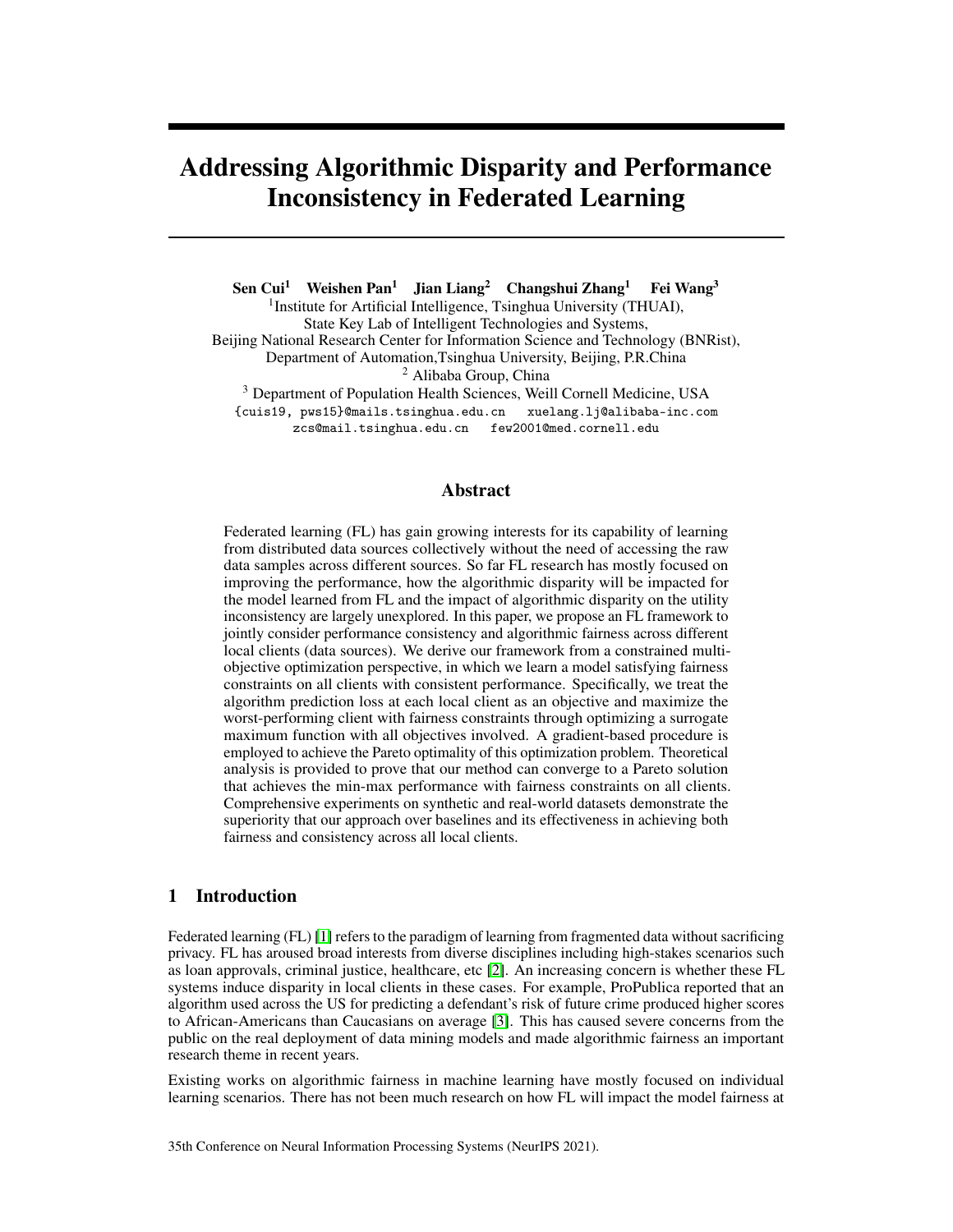(2) if  $h_{\theta^t}$  violates the fairness constraint, we aim to the descent of  $\hat{g}^{\vartheta}_m(h_{\theta^t}, \delta_g^t)$  without causing the ascent of  $\hat{l} _{m} (h _{\theta ^t } , \delta ^t _l )$  :

<span id="page-6-0"></span>
$$
\min_{d\,2\overline{G}} d^T \Gamma_{\theta t} \hat{g}^{\theta}, \quad \text{s.t. } d^T \Gamma_{\theta t} \hat{l} \quad 0. \tag{13a}
$$

If the obtained gradient d satisfies  $jjdjj^2$   $\epsilon_d$ , we decrease the parameter  $\delta_t^t$ ,  $\delta_g^t$  as:

$$
\delta_t^{t+1} = \beta \quad \delta_t^t, \ \delta_g^{t+1} = \beta \quad \delta_g^t \qquad \text{if } j \, d j^2 \quad \epsilon_d
$$
\n
$$
\delta_t^{t+1} = \delta_t^t, \ \delta_g^{t+1} = \delta_g^t \qquad \qquad \text{otherwise}, \tag{14}
$$

where  $\beta$  is the decay ratio that  $0 < \beta < 1$ . From Eq.[\(14\)](#page-6-0), we narrow the gap between  $\hat{l}_m(h, \delta_l)$  and  $l_{max}(h)$  by decreasing the parameter  $\delta_l$  as every time the algorithm approaches convergence. From Eq.[\(12\)](#page-5-5) and Eq.[\(13\)](#page-5-6), we optimize either  $\hat{l}_m$  or  $\hat{g}^0_m$  and keep  $\hat{l}_m$  without ascent in each iteration.

### 4.4 Achieving Pareto Optimality *and* Min-Max Performance with MCF

As the model  $h_{\theta}^1 \supseteq H^{FU}$  obtained from constrained min-max optimization cannot guarantee Pareto optimality, we continue to optimize  $h_{\theta}^1$  to be a Pareto model without causing the utility descent on any client. We propose a constrained linear scalarization objective to reach a Pareto model and the t-th iteration is formulated as follows:

$$
\min_{d\bar{Q}} \frac{1}{N} \sum_{i=1}^{N} d^T \Gamma_{\theta^t} l_i
$$
\n(15a)

$$
\text{s.t.} \quad d^T \Gamma_{\theta^t} l_i \quad 0 \quad \text{Si } 2 \text{ } \mathcal{F}1,., Ng \tag{15b}
$$

$$
d^T \wedge_{\theta^t} \hat{g}_{m}^0 = 0, \tag{15c}
$$

where  $G = [r_{\theta}l_1, r_{\theta}l_2, \dots r_{\theta}l_N, r_{\theta}g_1, r_{\theta}g_2, \dots, r_{\theta}g_N]$  and G is the convex hull of G. The nonpositive angle of d with each gradient  $\int e^{i\theta} e^{i\theta}$  ensures that all objective values decrease. Similarly, if we aim to reach the Pareto solution without causing utility descent only on the worst performing client, the constraint in Eq.[\(15b\)](#page-5-4) is replaced by  $d^T \Gamma_{\theta^t} \hat{l} = 0$ .

Different from constrained min-max optimization in Section [4.3](#page-5-7) where the objective to be optimized in each iteration depends on whether  $\tilde{g}_m(h_{\theta^t}, \delta_g^t)$  0, in constrained Pareto optimization procedure, as we have achieved MCF, we optimize the objective in Eq. $(15)$  for a dominate model in each iteration. Specifically, we restrict  $\hat{g}^0_m$  0 to keep fairness on each client given the reached hypothesis  $\bar{h}^1$  2  $H^{FU}$ . Meanwhile, we constrain  $l_i(\bar{h})$  to descend or remain unchanged until any objective cannot be further minimized. Algorithm 1 in Appendix shows all steps of our method. The convergence analysis and the time complexity analysis of our framework are in Appendix. Moreover, we also present our discussion about the fairness budget  $\epsilon$  in Appendix.

# 5 Experiments

We intuitively demonstrate the behavior of our method by conducting experiments on synthetic data. For the experiments on two real-world federated datasets with fairness issues, we select two different settings to verify the effectiveness of our method: (1) assign equal fairness budgets for all local clients; (2) assign client-specific fairness budgets. More experimental results and detailed implementation are in Appendix.

### 5.1 Experimental Setup

Federated Datasets (1) Synthetic dataset: following the setting in [\[30,](#page-10-18) [23\]](#page-10-11), the synthetic data is from two given non-convex objectives; (2) UCI *Adult* dataset [\[5\]](#page-9-6): *Adult* contains more than 40000 adult records and the task is to predict whether an individual earns more than 50K/year given other features. Following the federated setting in [\[4,](#page-9-5) [5\]](#page-9-6), we split the dataset into two clients. One is PhD client in which all individuals are PhDs and the other is non-PhD client. In our experiments, we select *race* and *gender* as sensitive attributes, respectively. (3)*eICU* dataset: We select [\[31\]](#page-10-19), a clinical dataset collecting patients about their admissions to ICUs with hospital information. Each instance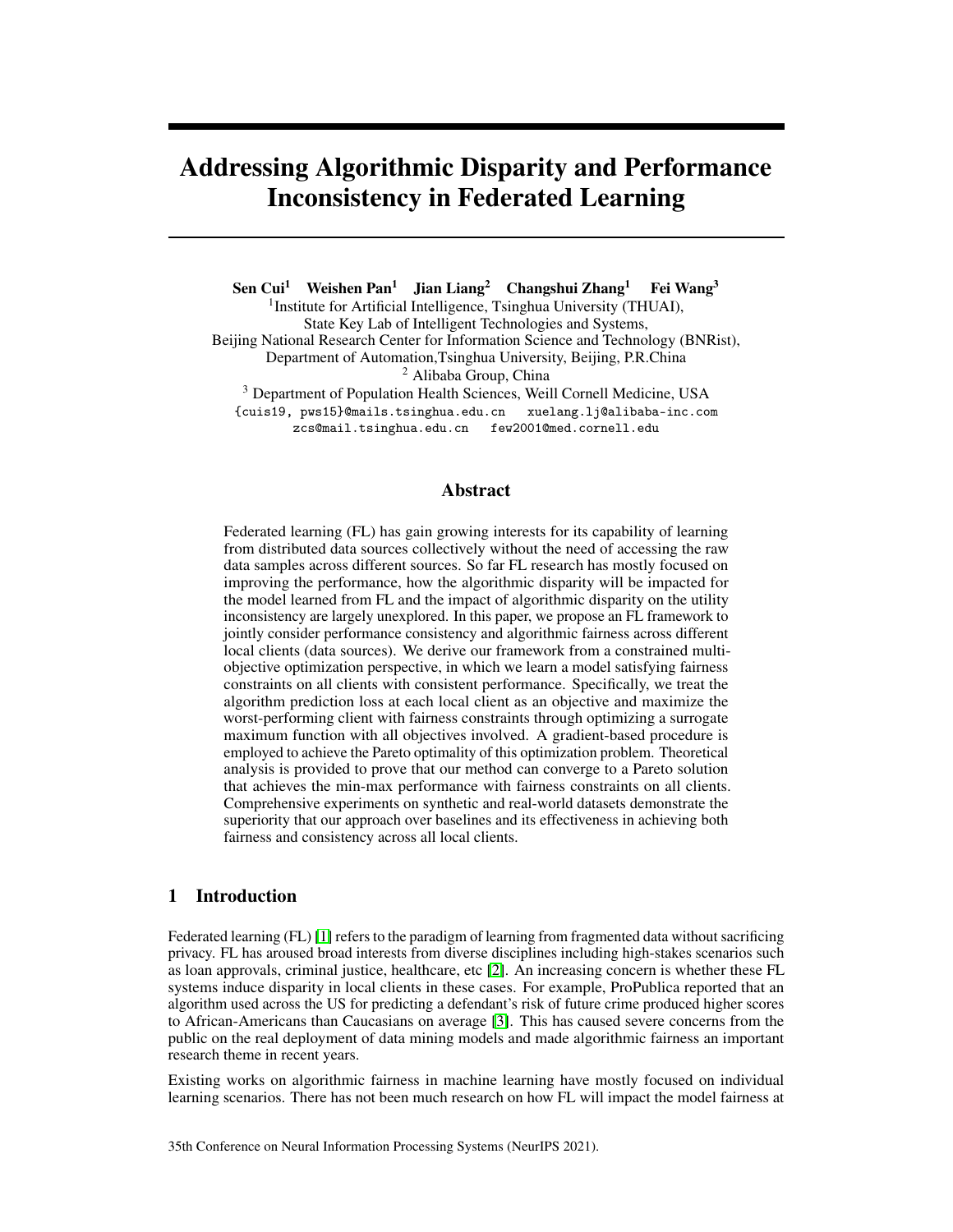is a specific ICU stay. We follow the data preprocessing procedure in [\[32\]](#page-10-20) and naturally treat 11 hospitals as 11 local clients in federated networks. We conduct the task of predicting the prolonged length of stay (whether the ICU stay is longer than  $1$  week, ) and select race as the sensitive attribute.

Evaluation Metrics (1) Utility metric: we use *accuracy* to measure the model utility in our experiments; (2) Disparity metrics: our method is compatible with various of fairness metrics. In our experiments, we select two metrics (marginal-based metric *Demographic Parity* [\[8\]](#page-9-7) and conditionalbased metric *Equal Opportunity* [\[9\]](#page-9-8) (The results of *Equal Opportunity* are in the Appendix) to measure the disparities defined in Eq.[\(2\)](#page-3-0); (3) Consistency: following the work  $[4, 5]$  $[4, 5]$  $[4, 5]$ , we use the utility on the worst-performing client to measure consistency.

Baselines As we do not find prior works proposed for achieving fairness in each client, we select FA [\[6\]](#page-9-3), MMPF [\[24\]](#page-10-12) and build FedAve+FairReg as baselines in our experiments. For all baselines, we try to train the models to achieve the optimal utility with fairness constraints. If the model cannot satisfy the fairness constraints, we keep the minimum of disparities with reasonable utilities. (1) MMPF [\[24\]](#page-10-12), Martinez *et al.* develop MMPF which optimizes all objectives on convex assumption to induce a min-max utility of all groups; (2) FA [\[6\]](#page-9-3), Du *et al.* propose FA, a kernel-based model-agnostic method with regularizations for addressing fairness problem on a new unknown client instead of all involved clients; (3) FedAve+FairReg, we build FedAve+FairReg, which optimizes the linear scalarized objective with the fairness regularizations of all clients.

#### 5.2 Experiments on Synthetic Dataset

<span id="page-7-2"></span>

<span id="page-7-3"></span><span id="page-7-1"></span>(a)  $\theta^0$  violates the constraints(b)  $\theta^0$  satisfies the constraints

Figure 2: Optimization trajectories of FCFL in  $n = 20$ dimensional solution space ( $\theta \neq 2 \mathbb{R}^{20}$ ). The initialization violates fairness constrains (left) and satisfies fairness constraints (right).

Following the setting in [\[30,](#page-10-18) [23\]](#page-10-11), the synthetic data is from the two non-convex objectives to be minimized in Eq.[\(16\)](#page-7-0) and the Pareto Front of the two objectives is also non-convex.

<span id="page-7-0"></span>
$$
l_1(\theta) = 1
$$
  $e \left\| \theta \frac{1}{\sqrt{n}} \right\|_2^2$   
\n $l_2(\theta) = 1$   $e \left\| \theta + \frac{1}{\sqrt{n}} \right\|_2^2$  (16)

Non-convex Pareto Front means that linear scalarization methods (e.g., FedAve) miss any solution in the concave part of the Pareto Front. In this experiment, we optimize  $l_1$  under the constraint  $l_2$ 

 $\epsilon, \epsilon \ge 70.2, 0.4, 0.6, 0.8g$ . Considering the effect of the initialization in our experiment, we conduct experiments when the initialization  $\theta^0$  satisfies the constraints and violates the constraints.

From the results in Figure [2,](#page-7-1) when the initialization  $\theta_0$  violates the constraints in Figure [2\(a\),](#page-7-2) the objective  $l_2$  decreases in each step until it satisfies the constraint and finally FCFL reaches the constrained optimal  $l_1(h)$ . As the initialization  $\theta_0$  satisfies the constraints in Figure [2\(b\),](#page-7-3) our method focuses on optimizing  $l_1$  until it achieves the optimal  $l_1(h)$  with the constraint  $l_2$ 

#### 5.3 Experiments on Real-world Datasets with Equal Fairness Budgets



<span id="page-7-4"></span>Figure 3: The disparities and accuracies on both clients as  $\epsilon = 0.05$  (top) and as  $\epsilon = 0.01$  of on Adult dataset when *race* is the sensitive attribute.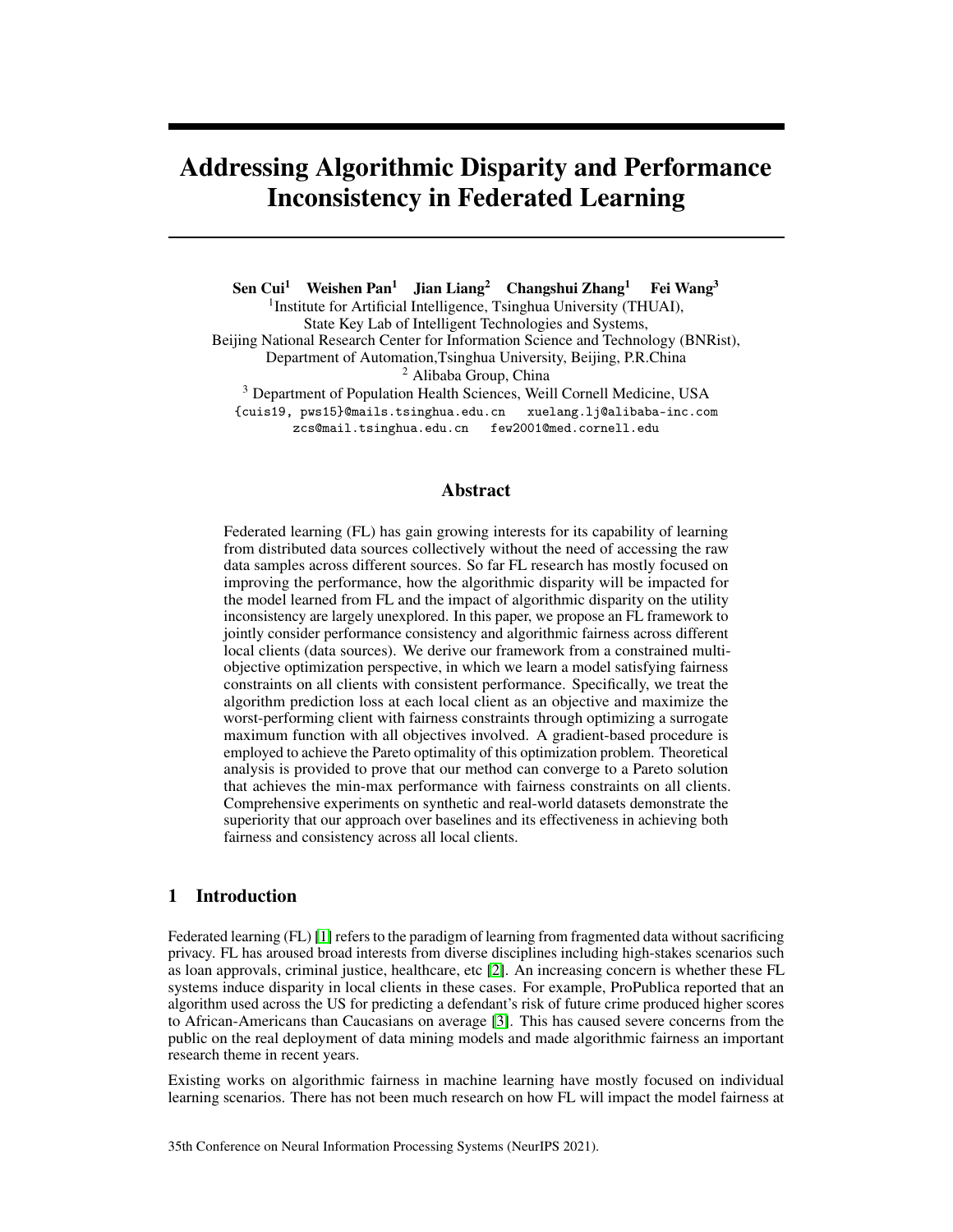#### 5.3.1 Income Prediction on Adult Dataset

We show the results with the sensitive attribute being *race* in our main text and the results when *gender* is the sensitive attribute are in Appendix. We set the fairness budgets defined in Eq.[\(1\)](#page-2-0) in two different cases, (1) looser constraint:  $DP_i \quad \epsilon_i = 0.05 \& 2 \rceil, \ldots, Ng$ ; (2) stricter constraint:  $DP_i$   $\epsilon_i = 0.01$   $\&i$  2  $\ell$ 1, ., Ng.

From Figure [3,](#page-7-4) FCFL achieves min-max performance on PhD client in the two cases with MCF. MMPF fails to achieve MCF as  $\epsilon_i = 0.05$ . FA and FedAve+FairReg achieve MCF with  $\epsilon_i = 0.05$ but violate fairness constraint as  $\epsilon_i = 0.01$ . From Figure [3,](#page-7-4) our method achieves a comparable performance on non-PhD client compared to baselines.

### 5.3.2 Prolonged Length of Stay Prediction on eICU Dataset

The length of the patient's hospitalization is critical for the arrangement of the medical institutions as it is related to the allocation of limited ICU resources. We conduct experiments on the prediction of prolonged length of stay(whether the ICU stay is longer than 1 week) on eICU dataset. We use *race* as sensitive attribute and set the fairness budgets defined in Eq.[\(1\)](#page-2-0) in two cases: (1) looser constraint:  $DP_i$   $\epsilon_i = 0.1$   $\partial i \partial f$ , ., Ng; (2) stricter constraint:  $DP_i$   $\epsilon_i = 0.05$   $\partial i \partial f$ , ., Ng



<span id="page-8-0"></span>Figure 4: Experiments on LoS Prediction task with the sensitive attribute being *race*. The points in each figure denote the clients and X and Y coordinates of the points denote the disparities and the accuracies, respectively.

From Figure [4,](#page-8-0) our method achieves min-max performance with fairness budget  $\epsilon = 0.1$  compared to the baselines. When we constrain  $DP_i$  0.05  $\delta i$ , all baselines fail to satisfy the constraints and the disparities are about 0.1 while our method significantly decreases the disparities and the maximum of the disparities is 0.68. Besides, we maintain comparable utilities on all clients compared to baselines.

#### 5.4 Experiments with Client-Specific Fairness Budgets

Data heterogeneity encourages the different levels of the disparities on different clients. Consistent fairness budgets can cause unexpected hurt on some specific clients with severe disparities. We explore the performance of our method given client-specific fairness budgets. Specifically, we firstly conduct unconstrained min-max experiments and measure the original disparities  $DP =$  $[DP_1, \ldots, DP_N]$  on all clients, then we constrain the model disparities based on the original disparities of all clients, i.e.,  $[\epsilon_1, \epsilon_2, \ldots, \epsilon_N] = w$   $DP, w \, 2 \, 71.0, 0.9, 0.8, \ldots, 0.2g$ . disparities of all clients, i.e.,  $[\epsilon_1, \epsilon_2, \ldots, \epsilon_N] = w$ 

<span id="page-8-1"></span>

(a) *Adult* Disparity − w (b) *Adult* Accuracy − w (c) *eICU* Disparity − w (d) *eICU* Accuracy − w

<span id="page-8-4"></span><span id="page-8-3"></span><span id="page-8-2"></span>Figure 5: Client-specific constraint experiment on Adult and eICU.

From Figure [5\(a\)](#page-8-1) and Figure [5\(b\),](#page-8-2) we show the effect of the client-specific fairness budgets on model disparities and utilities. The decreasing  $w$  means the stricter constraints on both clients and FCFL reduces the disparities significantly as shown in Figure [5\(a\).](#page-8-1) With the stricter client-specific constraints on both clients, the utilities on both clients decrease slightly as shown in Figure [5\(b\),](#page-8-2)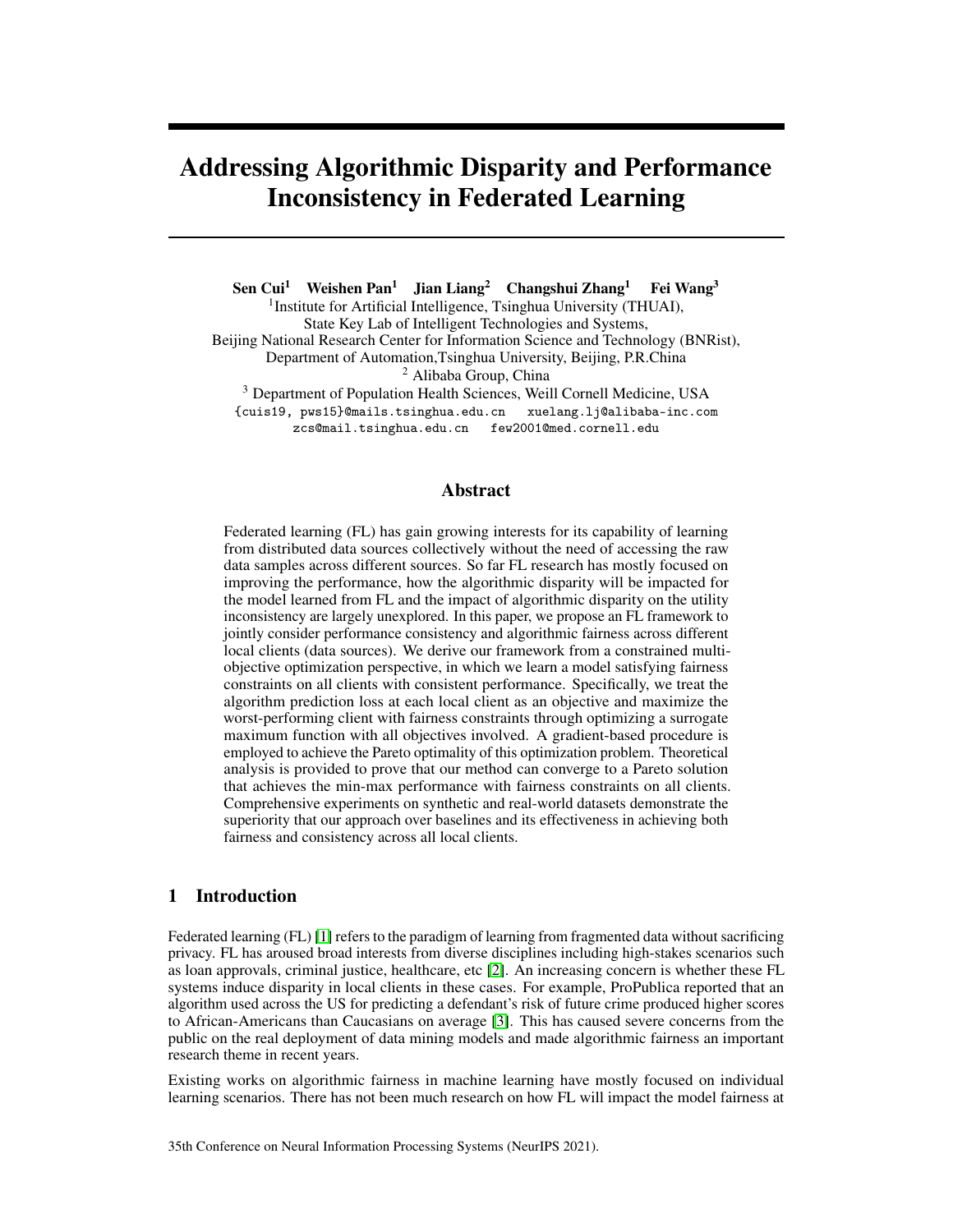which implies that FCFL achieves a great balance between the fairness and the utility of all clients. FCFL is compatible with client-specific fairness budgets which enhances its flexibility and avoids severe hurt to the specific clients.

The results of LoS prediction task with client-specific fairness budgets are shown in Figure [5\(c\)](#page-8-3) and Figure [5\(d\).](#page-8-4) As w decreases from 1.0 to 0.2, the maximum of all client disparities in Figure [5\(c\)](#page-8-3) decrease from 0.2 to 0.05 which means the model becomes fairer on all clients. Figure [5\(d\)](#page-8-4) shows the minimum of the utilities which slightly decreases from 0.62 to 0.6 and our method achieves an acceptable trade-off between model fairness and utility as the amount of clients increases in this task.

### 6 Conclusion

In this paper, we investigate the consistency and fairness issues in federated networks as the learned model deployed on local clients can cause inconsistent performances and disparities without elaborate design. We propose a novel method called FCFL to overcome the disparity and inconsistency concerns in the favored direction of gradient-based constrained multi-objective optimization. Comprehensive empirical evaluation results measured by quantitative metrics demonstrate the effectiveness, superiority, and reliability of our proposed method.

# Acknowledgments

Sen Cui, Weishen Pan and Changshui Zhang would like to acknowledge the funding by the National Key Research and Development Program of China (No. 2018AAA0100701). Fei Wang acknowledges the support from AWS Machine Learning for Research Award and Google Faculty Research Award.

### **References**

- <span id="page-9-0"></span>[1] Qiang Yang, Yang Liu, Yong Cheng, Yan Kang, Tianjian Chen, and Han Yu. Federated learning. *Synthesis Lectures on Artificial Intelligence and Machine Learning*, 13(3):1–207, 2019.
- <span id="page-9-1"></span>[2] Jie Xu, Benjamin S Glicksberg, Chang Su, Peter Walker, Jiang Bian, and Fei Wang. Federated learning for healthcare informatics. *Journal of Healthcare Informatics Research*, pages 1–19, 2020.
- <span id="page-9-2"></span>[3] Julia Angwin, Jeff Larson, Surya Mattu, and Lauren Kirchner. Machine bias: There's software used across the country to predict future criminals. *And it's biased against blacks. ProPublica*, 23, 2016.
- <span id="page-9-5"></span>[4] Tian Li, Maziar Sanjabi, Ahmad Beirami, and Virginia Smith. Fair resource allocation in federated learning. In *International Conference on Learning Representations*, 2019.
- <span id="page-9-6"></span>[5] Mehryar Mohri, Gary Sivek, and Ananda Theertha Suresh. Agnostic federated learning. In *International Conference on Machine Learning*, pages 4615–4625, 2019.
- <span id="page-9-3"></span>[6] Wei Du, Depeng Xu, Xintao Wu, and Hanghang Tong. Fairness-aware agnostic federated learning. *arXiv preprint arXiv:2010.05057*, 2020.
- <span id="page-9-4"></span>[7] Akhil Vaid, Suraj K Jaladanki, Jie Xu, Shelly Teng, Arvind Kumar, Samuel Lee, Sulaiman Somani, Ishan Paranjpe, Jessica K De Freitas, Tingyi Wanyan, et al. Federated learning of electronic health records improves mortality prediction in patients hospitalized with covid-19. *JMIR medical informatics*, 2021.
- <span id="page-9-7"></span>[8] Cynthia Dwork, Moritz Hardt, Toniann Pitassi, Omer Reingold, and Richard Zemel. Fairness through awareness. In *Proceedings of the 3rd innovations in theoretical computer science conference*, pages 214–226, 2012.
- <span id="page-9-8"></span>[9] Moritz Hardt, Eric Price, and Nathan Srebro. Equality of opportunity in supervised learning. In *Proceedings of the 30th International Conference on Neural Information Processing Systems*, pages 3323–3331, 2016.
- <span id="page-9-9"></span>[10] Brendan McMahan, Eider Moore, Daniel Ramage, Seth Hampson, and Blaise Aguera y Arcas. Communication-efficient learning of deep networks from decentralized data. In *Artificial Intelligence and Statistics*, pages 1273–1282. PMLR, 2017.
- <span id="page-9-10"></span>[11] Weishen Pan, Sen Cui, Jiang Bian, Changshui Zhang, and Fei Wang. Explaining algorithmic fairness through fairness-aware causal path decomposition. In *Proceedings of the 27th ACM SIGKDD Conference on Knowledge Discovery & Data Mining*, pages 1287–1297, 2021.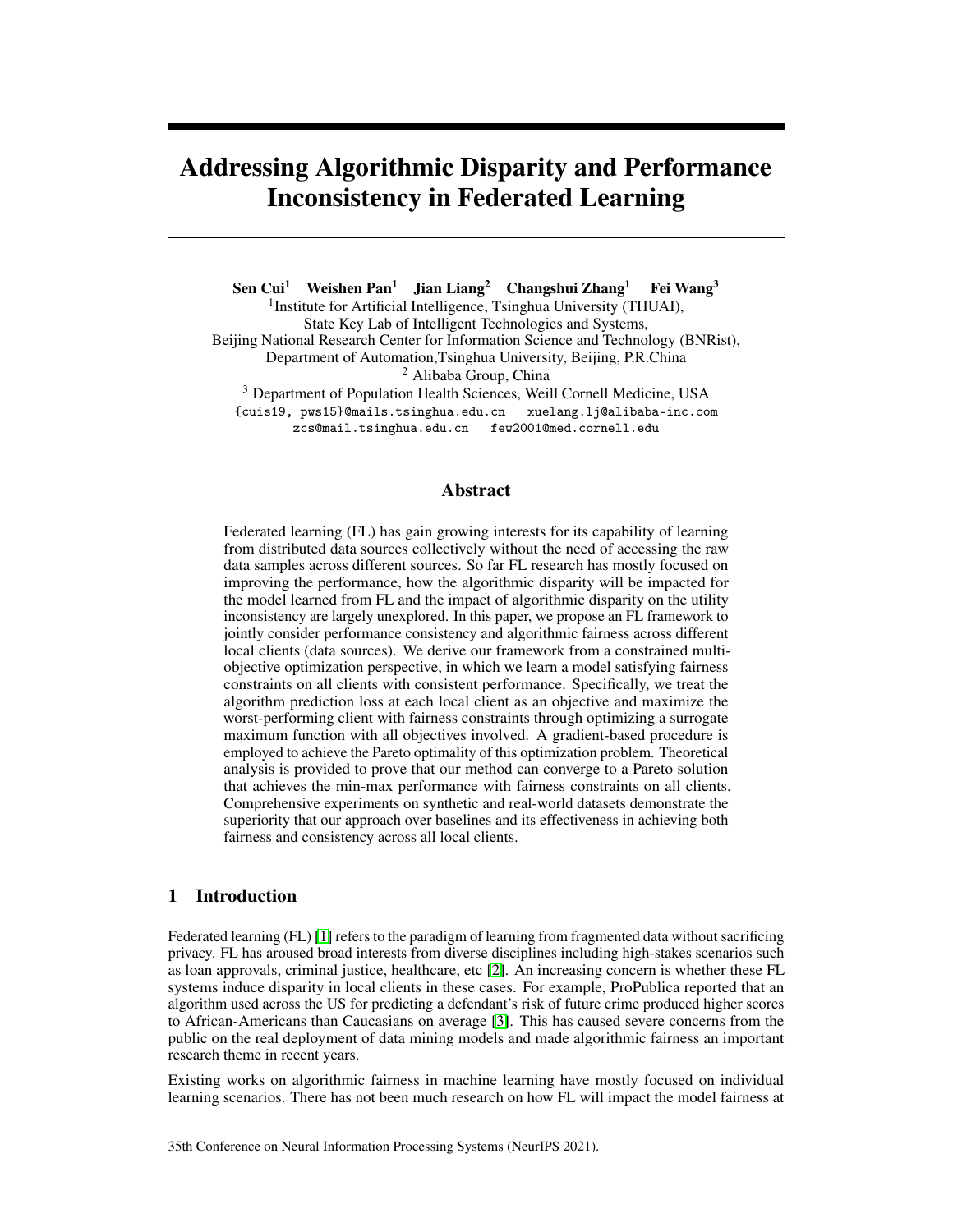- <span id="page-10-0"></span>[12] Sen Cui, Weishen Pan, Changshui Zhang, and Fei Wang. Towards model-agnostic post-hoc adjustment for balancing ranking fairness and algorithm utility. In *Proceedings of the 27th ACM SIGKDD Conference on Knowledge Discovery & Data Mining*, pages 207–217, 2021.
- <span id="page-10-1"></span>[13] Nathan Kallus and Angela Zhou. The fairness of risk scores beyond classification: Bipartite ranking and the xauc metric. In *Advances in Neural Information Processing Systems*, pages 3433–3443, 2019.
- <span id="page-10-2"></span>[14] Alex Beutel, Jilin Chen, Zhe Zhao, and Ed H Chi. Data decisions and theoretical implications when adversarially learning fair representations. *arXiv preprint arXiv:1707.00075*, 2017.
- <span id="page-10-3"></span>[15] Christos Louizos, Kevin Swersky, Yujia Li, Max Welling, and Richard Zemel. The variational fair autoencoder. *arXiv preprint arXiv:1511.00830*, 2015.
- <span id="page-10-4"></span>[16] David Madras, Elliot Creager, Toniann Pitassi, and Richard Zemel. Learning adversarially fair and transferable representations. In *International Conference on Machine Learning*, pages 3384–3393, 2018.
- <span id="page-10-5"></span>[17] Rich Zemel, Yu Wu, Kevin Swersky, Toni Pitassi, and Cynthia Dwork. Learning fair representations. In *International Conference on Machine Learning*, pages 325–333, 2013.
- <span id="page-10-6"></span>[18] Brian Hu Zhang, Blake Lemoine, and Margaret Mitchell. Mitigating unwanted biases with adversarial learning. In *Proceedings of the 2018 AAAI/ACM Conference on AI, Ethics, and Society*, pages 335–340, 2018.
- <span id="page-10-7"></span>[19] Toshihiro Kamishima, Shotaro Akaho, and Jun Sakuma. Fairness-aware learning through regularization approach. In *2011 IEEE 11th International Conference on Data Mining Workshops*, pages 643–650. IEEE, 2011.
- <span id="page-10-8"></span>[20] Muhammad Bilal Zafar, Isabel Valera, Manuel Gomez Rodriguez, and Krishna P Gummadi. Fairness constraints: Mechanisms for fair classification. *arXiv preprint arXiv:1507.05259*, 2015.
- <span id="page-10-9"></span>[21] Alex Beutel, Jilin Chen, Tulsee Doshi, Hai Qian, Allison Woodruff, Christine Luu, Pierre Kreitmann, Jonathan Bischof, and Ed H Chi. Putting fairness principles into practice: Challenges, metrics, and improvements. In *Proceedings of the 2019 AAAI/ACM Conference on AI, Ethics, and Society*, pages 453–459, 2019.
- <span id="page-10-10"></span>[22] Zhao Chen, Vijay Badrinarayanan, Chen-Yu Lee, and Andrew Rabinovich. Gradnorm: Gradient normalization for adaptive loss balancing in deep multitask networks. In *International Conference on Machine Learning*, pages 794–803. PMLR, 2018.
- <span id="page-10-11"></span>[23] Debabrata Mahapatra and Vaibhav Rajan. Multi-task learning with user preferences: Gradient descent with controlled ascent in pareto optimization. In *International Conference on Machine Learning*, pages 6597–6607. PMLR, 2020.
- <span id="page-10-12"></span>[24] Natalia Martinez, Martin Bertran, and Guillermo Sapiro. Minimax pareto fairness: A multi objective perspective. In *International Conference on Machine Learning*, pages 6755–6764. PMLR, 2020.
- <span id="page-10-13"></span>[25] CA Coello Coello. Evolutionary multi-objective optimization: a historical view of the field. *IEEE computational intelligence magazine*, 1(1):28–36, 2006.
- <span id="page-10-14"></span>[26] Yu G Evtushenko and MA Posypkin. A deterministic algorithm for global multi-objective optimization. *Optimization Methods and Software*, 29(5):1005–1019, 2014.
- <span id="page-10-15"></span>[27] Adrien Zerbinati, Jean-Antoine Desideri, and Régis Duvigneau. Comparison between mgda and paes for multi-objective optimization. 2011.
- <span id="page-10-16"></span>[28] Jean-Antoine Désidéri. Multiple-gradient descent algorithm (mgda) for multiobjective optimization. *Comptes Rendus Mathematique*, 350(5-6):313–318, 2012.
- <span id="page-10-17"></span>[29] E Polak, JO Royset, and RS Womersley. Algorithms with adaptive smoothing for finite minimax problems. *Journal of Optimization Theory and Applications*, 119(3):459–484, 2003.
- <span id="page-10-18"></span>[30] Xi Lin, Hui-Ling Zhen, Zhenhua Li, Qing-Fu Zhang, and Sam Kwong. Pareto multi-task learning. In *Advances in Neural Information Processing Systems*, pages 12060–12070, 2019.
- <span id="page-10-19"></span>[31] Tom J Pollard, Alistair EW Johnson, Jesse D Raffa, Leo A Celi, Roger G Mark, and Omar Badawi. The eicu collaborative research database, a freely available multi-center database for critical care research. *Scientific data*, 5(1):1–13, 2018.
- <span id="page-10-20"></span>[32] Alistair E. W. Johnson, Tom J. Pollard, and Tristan Naumann. Generalizability of predictive models for intensive care unit patients. *Machine Learning for Health (ML4H) Workshop at NeurIPS 2018*, 2018.